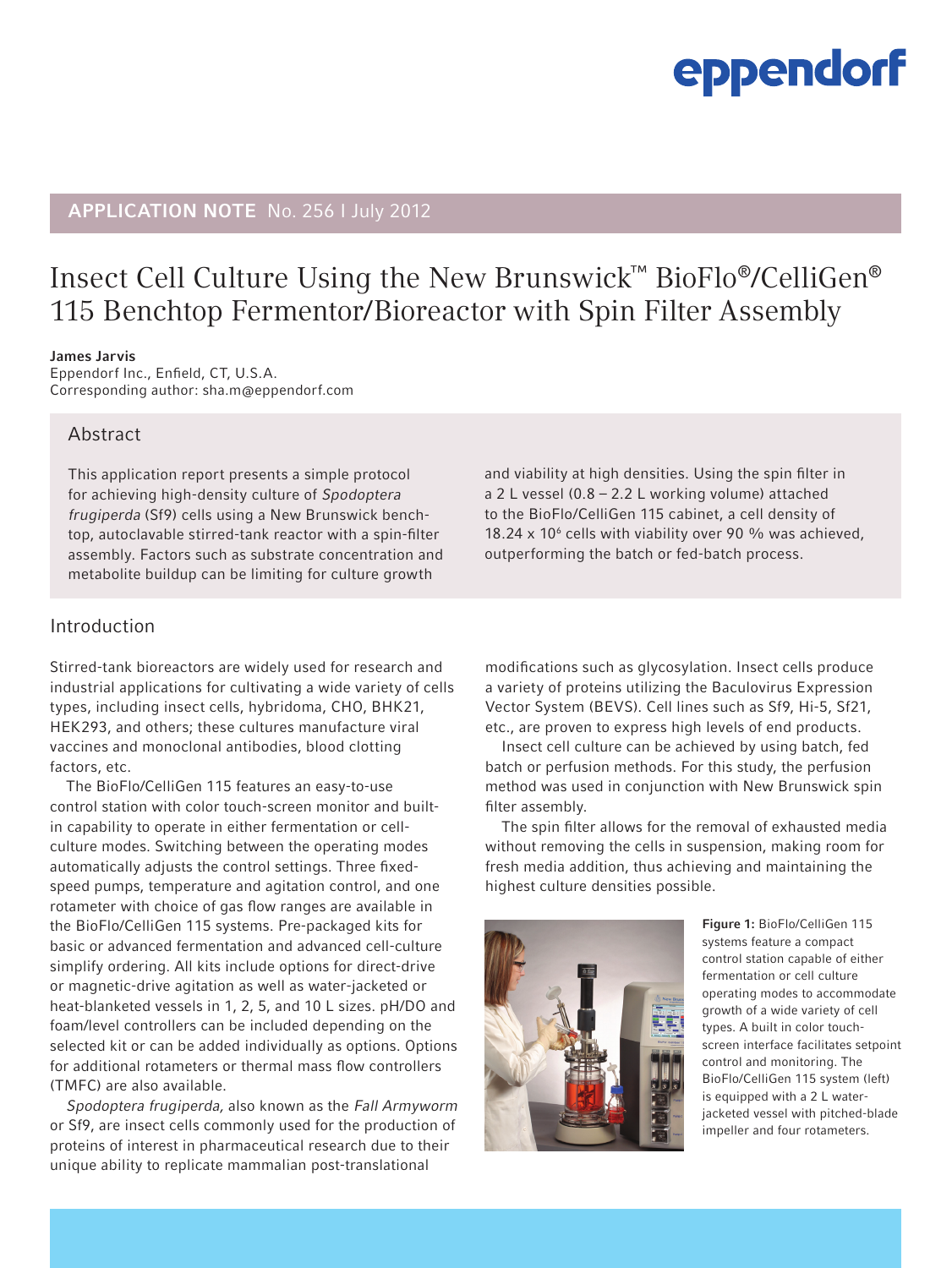# eppendorf

### **APPLICATION NOTE | No. 256 | Page 2**



Figure 2: Eppendorf impellers: pitched blade, left; spin filter with marine blade, right.

### Materials and Methods *Bioreactor*

#### **Bioreactor** with 100µ screen (NBS Catalog No. M1287-1125)

For this application, a standard 2 L BioFlo/CelliGen 115 advanced cell culture kit with a magnetic drive and waterjacketed vessel was used. A Suspension-Cell Spin Filter with 10µm screen was used to grow the insect cells in a continuous, high flow rate perfusion mode. In addition, BioCommand® Batch Control software was used to monitor the system and control the feeding schedule.

#### Medium

This application used an animal component-free chemicallydefined ESF-921 medium from Expression Systems (Woodland, CA).

#### Inoculum

The cell stock used was Sf9 cells derived from ATCC® CRL-1711 adapted to a serum free environment, obtained from Expression Systems (Woodland, CA). The inoculum was cultivated in an Eppendorf shaker (New Brunswick Innova® 40, order no. ).

#### Controller setpoints

Calibrate pH probe prior to autoclaving. Enter controller set points prior to inoculation and allow the media equilibrate to prior to proceeding. The DO may remain high after calibration and before inoculation due to the absence of cells consuming it. An initial DO value of > 95 % is acceptable; it will decrease as the cells start to metabolize it. Normal setpoints for Spodoptera cells are controlled by the Primary Control Unit (PCU) and are as follows:

| Parameter        | Setpoint                   |
|------------------|----------------------------|
| Temperature      | $28^{\circ}$ C             |
| Dissolved oxygen | $50\frac{0}{0}$            |
| рH               | 6.3                        |
| Agitation        | $100$ rpm                  |
| Gas control      | 4-gas mode                 |
| Inoculum         | $4.1 \times 10^5$ cells/mL |
|                  |                            |

#### DO calibration

The DO probe is calibrated using a standard two-point calibration method: 0 % (often referred to as the zero point) and 100 % (often referred to as span). The zero can be achieved by either disconnecting the DO cable (the electronic zero; used in this process) or by sparging  $\mathsf{N}_2$  into the media to achieve a level stable near zero. The 100 % calibration point is achieved by bringing the vessel filled with medium to all of the operational setpoints, i.e. agitation, temperature, etc. DO should be calibrated postautoclave and pre-inoculation after a six hour polarization period. After calibration, the DO may remain around 100 % until after inoculation.

#### pH calibration

The pH probe was calibrated prior to the autoclave cycle outside the vessel using a two-point calibration method with standard pH buffers. The pH 7.0 buffer is used to zero the probe and the pH 4.0 or 10.0 can be used as the span (Refer to the BioFlo 115 operating manual).

#### pH control

The pH for insect cells normally does not drift much from setpoint, but at higher culture densities the pH may drop. The pH parameters are maintained by the addition of CO<sub>2</sub> to lower the pH or an 8 % sodium bicarbonate solution to raise the pH. The dead band was set to 0.1 for this run.

#### Gas control

The BioFlo/CelliGen 115 was set to the 4-gas mode to maintain the DO and pH setpoints automatically. The cascade in 4-gas mode was set to gas flow and the  $O<sub>2</sub>$ control was set to 4-gas mode.

#### Continuous feed (perfusion)

All pumps were calibrated using the standard, supplied tubing to track liquid quantities entering and exiting the vessel. Samples were taken several times a day to measure the density of the culture as well as nutrient consumption.

| <b>Controller setup</b> |                                                |
|-------------------------|------------------------------------------------|
| Pump 1                  | Base addition dependent on pH accomplished     |
|                         | through the tri-port adaptor in the vessel     |
|                         | head plate.                                    |
| Pump <sub>2</sub>       | Harvest of spent media accomplished with a     |
|                         | level sensor configured to a predetermined     |
|                         | level with a dip tube to the interior of the   |
|                         | spin-filter. This allows for the extraction of |
|                         | media without the loss of cell density.        |
| Pump 3                  | Perfusion in of fresh media at a               |
|                         | predetermined rate.                            |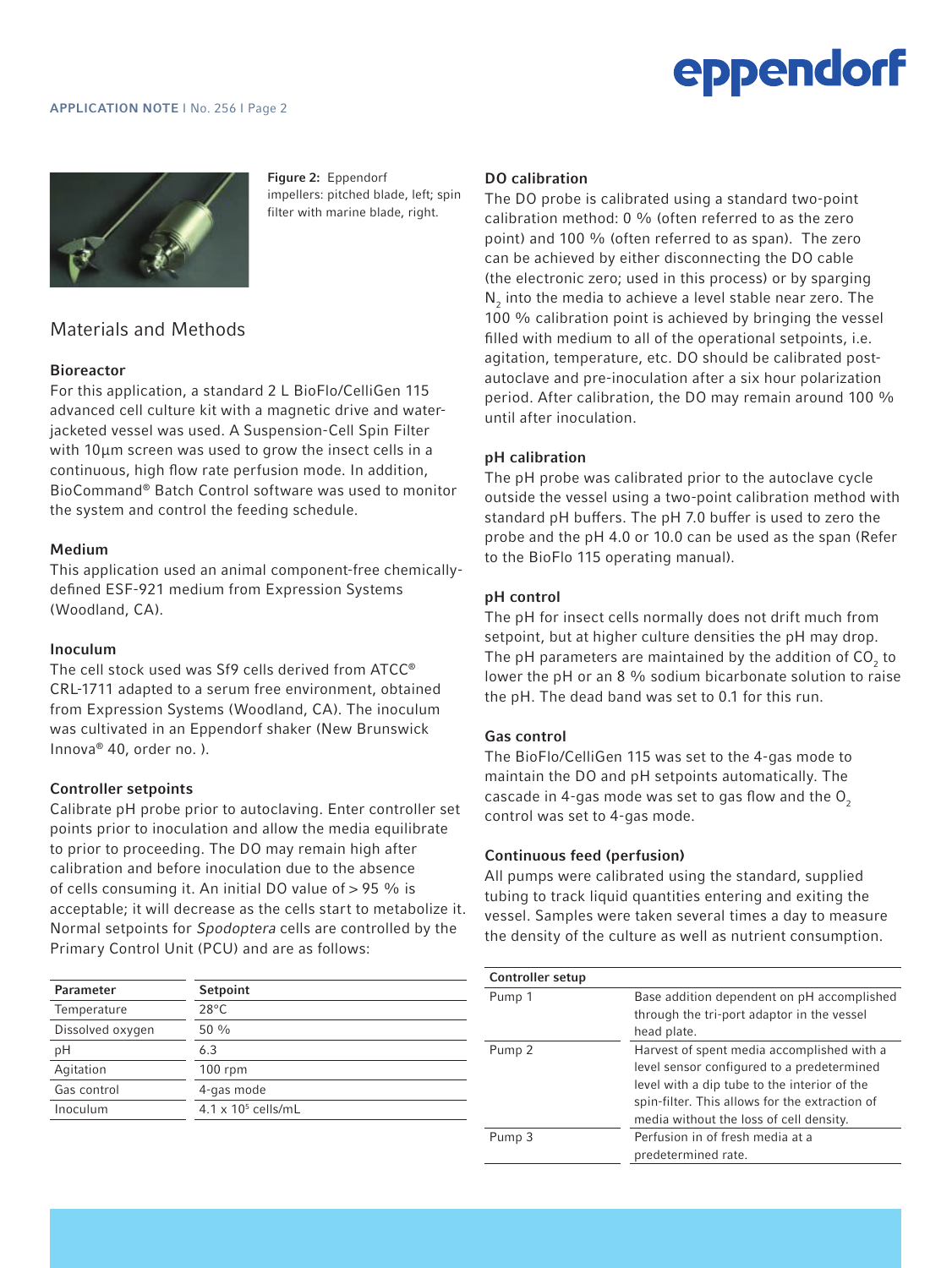#### Control program

For this study, a BioFlo/CelliGen 115 for the control of the pH, DO, level sensor, and pumps was used; BioCommand Plus software was also used to monitor the culture parameters.

#### Results and Discussion

Insect cells generally have a high demand for oxygen during protein production. Maximum growth rate and high cell densities are achieved by keeping the DO at a constant set point.

Factors such as substrate concentration and metabolite buildup can be limiting factors; these were made more controllable through the abilities of the BioFlo/CelliGen 115 bioreactor with the Advanced Cell Culture Kit coupled with a spin filter kit.

The BioFlo/CelliGen 115 system allowed for the growth of insect cells to a final density of 18.24 x 10<sup>6</sup> cells/mL. The inclusion of the TMFCs (thermal mass flow controller) provided the ability to mix the four gases according to culture needs and further enhanced the final culture density.

#### Conclusion

Considering the above results, we can view the viable cell density of  $18.24 \times 10^6$  as proof of the fundamental capabilities of the BioFlo/CelliGen 115 system.

The temperature of the system remained steady and was controlled by using un-chilled tap water as the coolant.

DO and pH control remained stable and consistent throughout the experiment.

Overall, the BioFlo/CelliGen 115 system performed extremely well. The BioFlo/CelliGen 115 advanced cell culture system with spin filter assembly is recommended for insect cell culture to achieve high cell densities.



Figure 3: Insect cell Sf9 perfusion culture in a 2 L BioFlo/ CelliGen 115 bioreactor with spin filter impeller. The cells were inoculated from 1000 mL shaker flask culture. The inoculum cell density was  $4.9 \times 10^5$  cells/mL. After two days of the batch process, medium perfusion was started at the rate of 0.5 – 2 L working volumes per day.